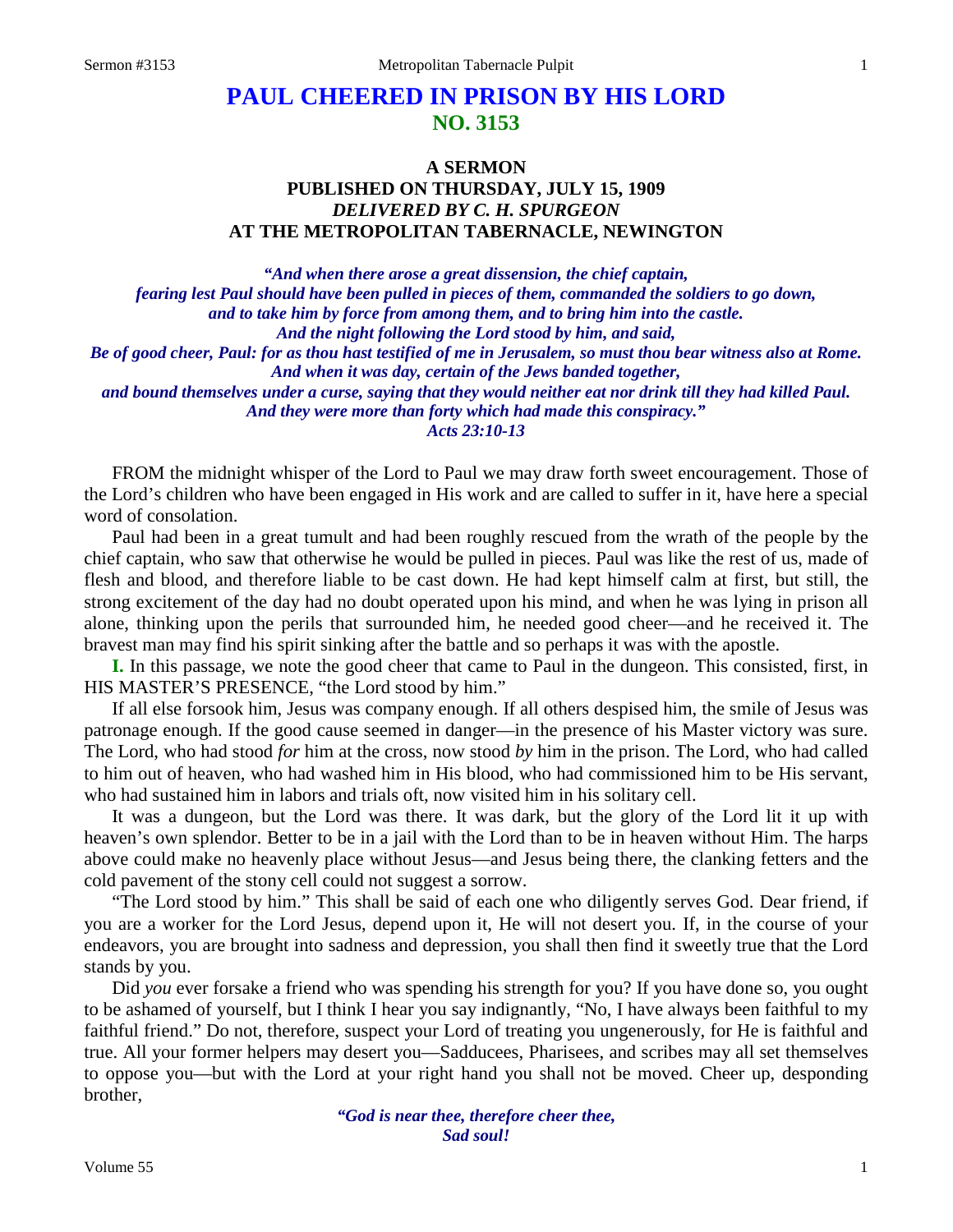#### *He'll defend thee when around thee Billows roll."*

**II.** The next comfort for Paul was the reflection that THE LORD'S STANDING BY HIM PROVED THAT HE KNEW WHERE HE WAS AND WAS AWARE OF HIS CONDITION.

The Lord had not lost sight of Paul because he was shut up in the common jail. One is reminded of the Quaker who came to see John Bunyan in prison and said to him, "Friend, the Lord sent me to you and I have been seeking you in half the prisons in England." "Nay, verily," said John, "that cannot be. For if the Lord had sent thee to me, thou wouldst have come here at once, for He knows I have been here for years."

God has not a single jewel laid by and forgotten. "Thou seest me" is a great consolation to one who delights himself in the Lord. Many and diverse are the prisons of affliction in which the Lord's servants are shut up. One may be lying in the prison of pain, chained by the leg or by the hand, through accident or disease. Or perhaps he is shut up in the narrow cell of poverty, or in the dark room of bereavement, or in the dungeon of mental depression, but the Lord knows in what ward His servant is shut up and He will not leave him to pine away forgotten, "as a dead man out of mind."

The Lord stood by Paul despite doors and locks. He asked no warden's leave to enter, nor did He stir bolt or bar, but there He was—the Companion of His humble servant. The Lord can visit His chosen when nobody else could be allowed to do so, because of contagion, or from fear of exciting the fevered brain. If we come into such a peculiar position that no earthly friend knows our experience—none having been tempted as we are—yet the Lord Jesus can enter into our special trial and sympathize in our peculiar grief. Jesus can stand side by side with us, for He has been afflicted in all our afflictions.

What is more, that part of our circumstances which we do not ourselves know, Jesus knows, and in these He stands by us, for Paul was not aware of the danger to which he was exposed, he did not know that certain Jews, to the number of forty, had banded themselves together to kill him. But He who was his shield and his exceeding great reward had heard the cruel oath and arranged to disappoint the bloodthirsty ones.

Dear friend, the Lord knows all about your troubles before they come to you—He anticipates them by His tender foresight. Before Satan can draw the bow, the Preserver of men will put His beloved beyond the reach of the arrow. Before the weapon is forged in the furnace and fashioned on the anvil, He knows how to provide us with armor of proof which shall burn the edge of the sword and break the point of the spear.

Let us therefore sing with holy boldness, "In the time of trouble he shall hide me in His pavilion: in the secret of his tabernacle shall he hide me; he shall set me up upon a rock." How safe we are, for JEHOVAH has said, "No weapon that is formed against thee shall prosper; and every tongue that shall rise against thee in judgment thou shalt condemn."

With joy, therefore, let us draw water out of these two wells of salvation—the Lord is present with us and He knows us altogether. Putting the two thoughts together, we may hear Him say to our inmost souls,

> *"I, the Lord, am with thee, Be thou not afraid! I will help and strengthen, Be thou not dismayed! Yea, I will uphold thee With my own right hand; Thou art called and chosen In my sight to stand. Onward then, and fear not, Children of the day!*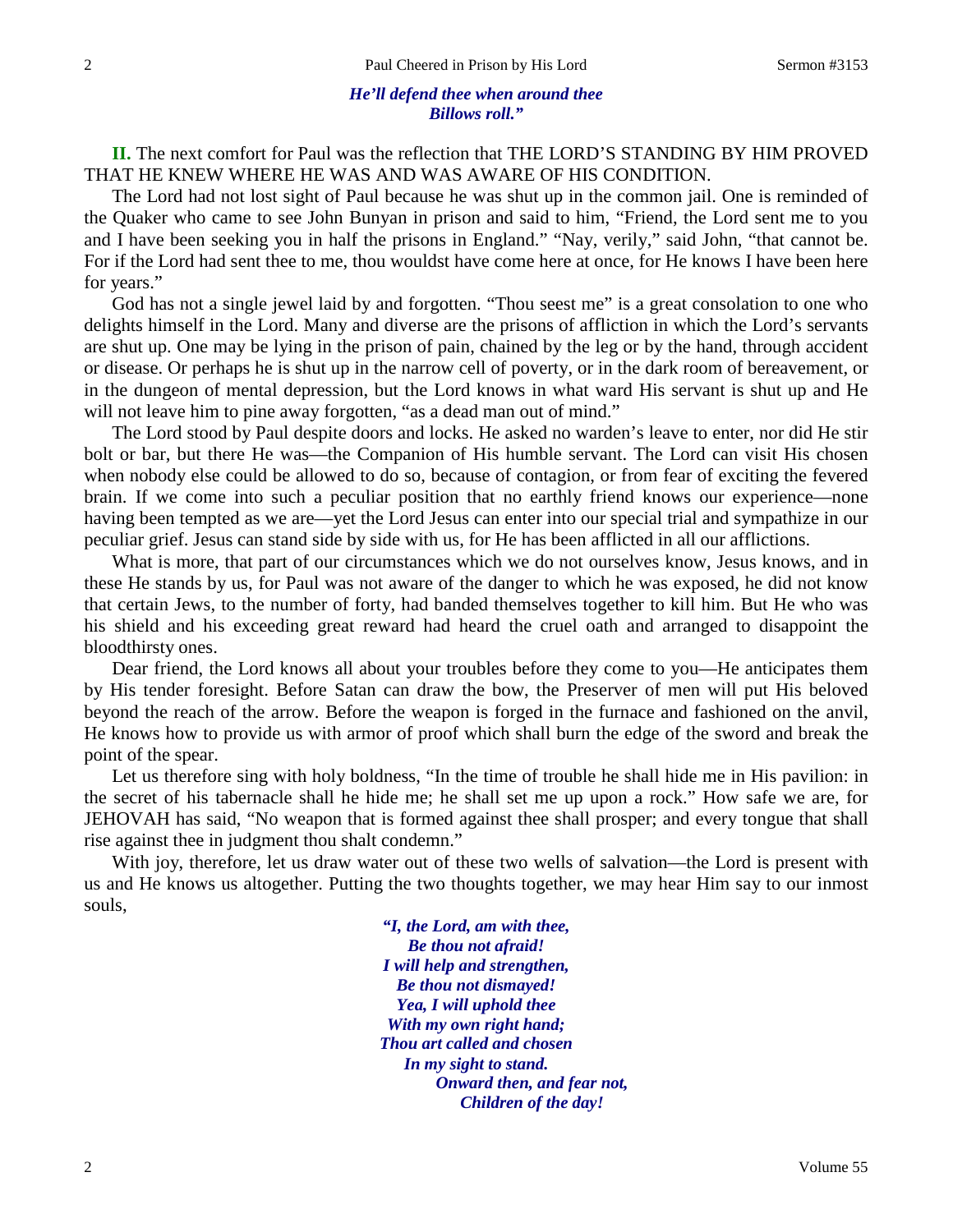**III.** When the Lord Jesus came to Paul, He gave him a third reason for courage. He said, "Be of good cheer, Paul: for thou hast testified of me in Jerusalem. THERE WAS MUCH COMFORT IN THIS ASSURANCE THAT HIS WORK WAS ACCEPTED OF HIS MASTER.

We dare not look for much joy in anything that we have done, for our poor works are all imperfect. And yet the Lord sometimes gives His servants honey in the carcasses of lions which they have themselves slain, by pouring into their souls a sweet sense of having walked in integrity before Him. Before the great day of reward, the Lord whispers into the ear, "Well done, good and faithful servant." Or He says openly before all men, "She hath done what she could."

Herein is good cheer, for if the Lord accepts, it is a small matter if men condemn. The Lord says to Paul, "Thou hast testified of me in Jerusalem." The apostle had done so, but he was too humble to console himself with that fact till his Lord gave him leave to do so by acknowledging the brave deed.

Perhaps, dear friend, you also shall be made to remember that you have borne witness for Jesus and that your life has not been altogether in vain. It may be that your conscience makes you more familiar with your faults than with your services, and you rather sigh than sing as you look back upon your Christian career. Yet your loving Lord covers all your failures and commends you for what His grace has enabled you to do in the way of witness-bearing. It must be sweet to you to hear Him say, "I know thy works; for thou hast a little strength, and hast kept my word, and have not denied my name."

Be faithful to your Lord, dear friend, if you are now in prosperity, for thus you will be laying up a store of cheering memories for years to come. To look back upon a well-spent life will not cause an atom of legal boasting to an experienced believer—but it will justly create much holy rejoicing. Paul was able to rejoice that he had not run in vain, neither labored in vain, and happy are we if we can do the same.

If it be right for us to chasten our conscience on account of omissions, it must be lawful ground for thankful joy that our heart condemns us not, for then have we confidence towards God. [See sermon #3152, The Lower Courts] If any of us should fall into straitened circumstances, it will be a comfort to be able to say, "When I was rich, I freely used my wealth for my Lord." If we are ill, it will be a satisfaction to remember that, when we were in health, we used our strength for Jesus.

These are reflections which give light in the shade and make music at midnight. It is not out of our own reflections that the joy arises, but out of the witness of the Holy Spirit that the Lord is not unrighteous to forget our work of faith and labor of love.

**IV.** A fourth comfort remained for Paul in the words, "As thou hast testified of me in Jerusalem, so must thou bear witness also at Rome." The Lord would have us take comfort from THE PROSPECT OF FUTURE SERVICE AND USEFULNESS.

We are not done with yet—and thrown aside as vessels in which the Lord has no more pleasure. This is the chief point of comfort in our Lord's word to the apostle. Be of good courage, *there is more for you to do*, Paul. They cannot kill you at Jerusalem, for you must bear witness also at Rome.

Brace yourself up, O weary, working brother, for your day's work is not yet over and your sun cannot go down till, like Joshua, you have finished your conflict with Amalek. The old saying is true, "You are immortal till your work is done." Possibly not one half of your work is even begun and therefore you will rise again from sickness, you will soar above depression, and you will do more for the Lord than ever. It will yet be said to you, as to the angel of the church in Thyatira, "I know thy works, and the last to be more than the first."

Wycliffe could not die though the malicious monks favored him with their best wishes in that direction. "Nay," said the Reformer, "I shall not die, but live, and declare all the evil deeds of the friars." The sight of rogues to be exposed aroused his flickering life and revived its flame. Disease could not carry off Melancthon because he had eminent service yet to do, side by side with Luther.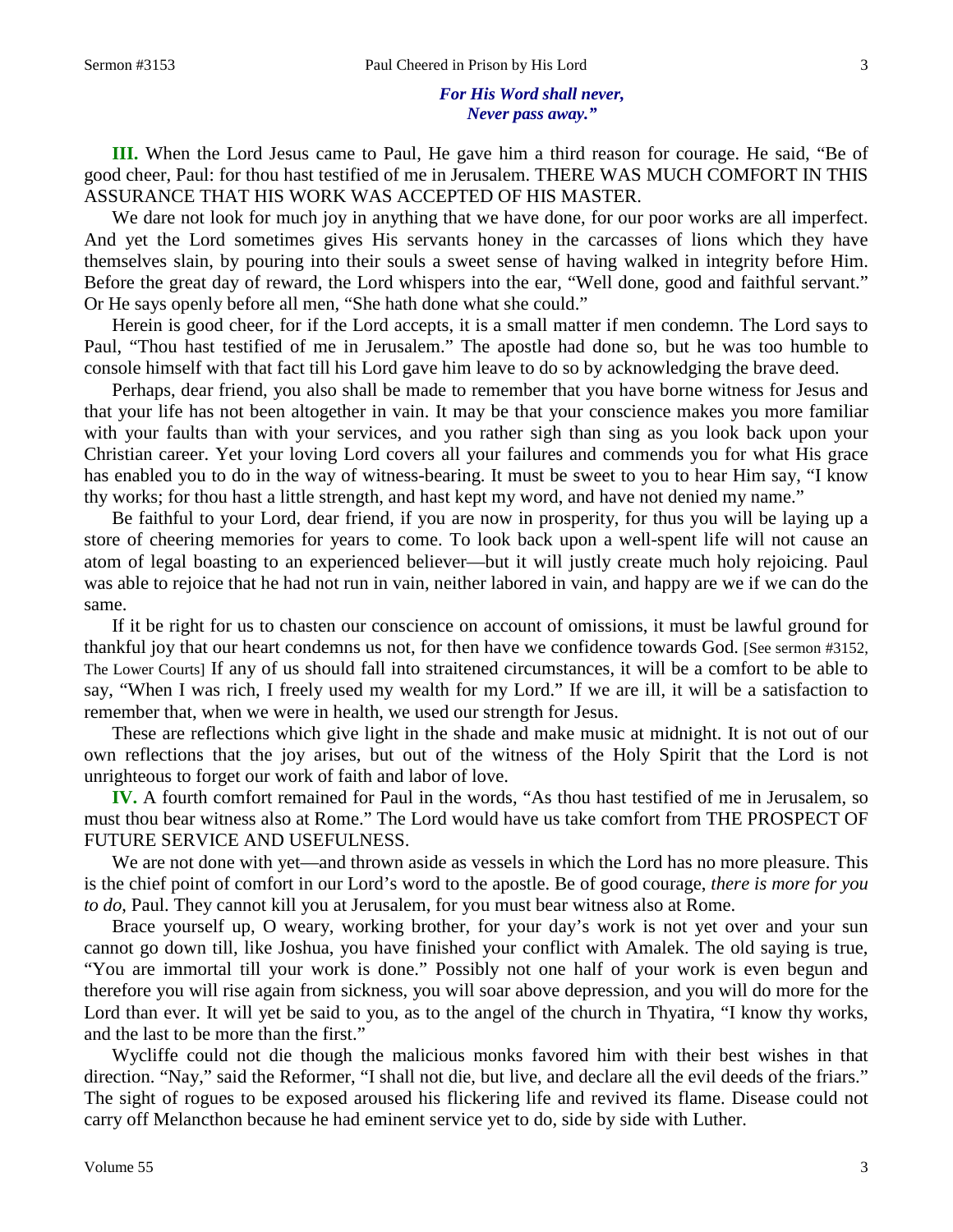I have admired the way in which the great Reformer dragged his coadjutor back to life by assuring him that the great work needed him and he must recover. "He devoutly prayed, 'We implore Thee, O Lord our God, we cast all our burdens on Thee; *and will cry till Thou hearest us*, pleading all the promises which can be found in the Holy Scriptures respecting Thy hearing prayer, so that *Thou must indeed hear us* to preserve at all future periods our entire confidence in Thine own promises.' After this, he seized hold of Melanchthon's hand and said, 'Be of good courage, Philip, YOU SHALL NOT DIE.'"

He prayed his friend back from the mouth of the grave and sent him on his way comforted with the truthful prediction that he had yet to bear more testimony for the truth. Surely there is no restorative from sickness and no insurance for continued life like the confidence that our task is not done—and our race is not ended.

Godly Whitefield, when smitten with a dangerous illness, rose again to renew his seraphic activities after his death had become matter of daily expectation. It is said, in connection with this event, that shortly after his recovery, a poor coloured woman insisted on having an interview with him. On being admitted, she sat down upon the ground, and looking earnestly into his face, said to him in broken language, "Massa, you just go to heaven's gate, but Jesus Christ said, 'Get you down; you must not come here yet, but go first and call some more poor negroes.'" And who would not be willing to tarry here to win more poor Negroes for Jesus? Even the bliss of heaven may be cheerfully postponed for such a gain.

Come, then, ailing and desponding one, there is no use in lying down in despair, for a life of usefulness is still in reserve for you. Up, Elijah, and no more ask to die, for God has further errands for His servant. Neither the lion nor the bear can kill you, O David, for you have yet to fight a giant and cut off his head!

Be not fearful, O Daniel, of the rage of Babylon's drunken king, for you are yet to outlive the rage of hungry lions! Courage, O you mistrustful spirit—you have only run with the footmen as of yet—you shall yet contend with horses and prove more than a match for them, wherefore lift up the hands that hang down!

"Thou must stand before Caesar." A divine decree ordains for you greater and more trying service than as yet you have seen. A future awaits you and no power on the earth or under the earth can rob you of it—therefore be of good cheer.

### **EXPOSITION BY C. H. SPURGEON**

### *ACTS 25-26 AND 1 JOHN 4*

#### **Acts 25:1.** *Now when Festus was come into the province, after three days he went up from Caesarea to Jerusalem.*

Porcius Festus had been appointed governor in the place of Felix, who had left Paul a prisoner so as to please the Jews, though he would have been willing enough to release him if Paul or his friends would have given him a sufficiently heavy bribe. He had trembled as Paul had "reasoned of righteousness, temperance, and judgment to come," but his conscience had not been so quickened as to make him act justly towards the apostle.

Yet his unrighteous conduct was made to serve the Lord's purpose, which was that Paul should testify before one earthly ruler after another until he should ultimately appear before the cruel Nero himself at Rome. Paul was at Caesarea, but he was not at once brought before Festus. And when the governor went up to Jerusalem, the apostle's enemies renewed their plotting against him

**2-3.** *Then the high priest and the chief of the Jews informed him against Paul, and besought him, and desired favor against him, that he would send for him to Jerusalem, laying wait in the way to kill him.*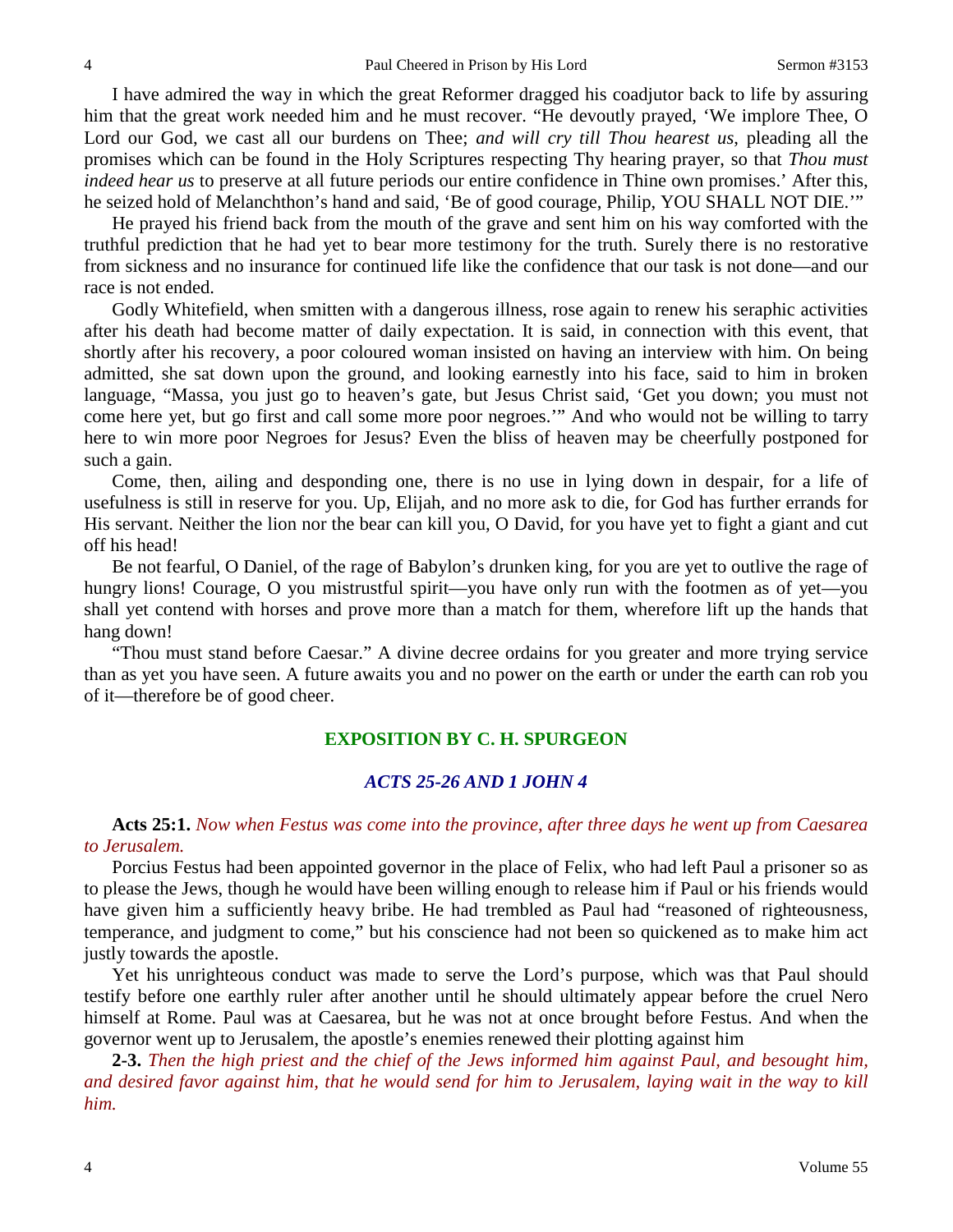**4-5.** *But Festus answered that Paul should be kept at Caesarea, and that he himself would depart shortly thither. Let them therefore, said he, which among you are able, go down with me, and accuse this man, if there be any wickedness in him.* 

Whether Festus suspected their real reason for being so anxious for him to send for Paul, we cannot tell, but at any rate, their scheme was once more a failure.

**6-7.** *And when he had tarried among them more than ten days, he went down unto Caesarea, and the next day sitting on the judgment seat commanded Paul to be brought. And when he was come, the Jews which came down from Jerusalem stood round about, and laid many and grievous complaints against Paul, which they could not prove.* 

It was easy for them to lay many and grievous complaints against Paul, yet it was not only difficult but impossible for them to prove their charge against the apostle.

**8-9.** *While he answered for himself, Neither against the law of the Jews, neither against the temple, nor yet against Caesar, have I offended anything at all. But Festus, willing to do the Jew's pleasure,*

In that respect he was just like his predecessor, Felix. No doubt he took into account the number and position of Paul's accusers, and thought it would be the wiser policy to side with them rather than with the prisoner, and therefore "Festus, willing to do the Jews a pleasure,"

**9-11.** *Answered Paul, and said, Will you go up to Jerusalem, and there be judged of these things before me? Then said Paul, I stand at Caesar's judgment seat, where I ought to be judged: to the Jews have I done no wrong, as thou very well knowest. For if I am an offender, or have committed anything worthy of death, I refuse not to die: but if there be none of these things whereof these accuse me, no man may deliver me unto them. I appeal unto Caesar.* 

As a freeborn Roman citizen, he had the right of appeal to the emperor, and that right he exercised. It may be that he also realized that this was the way in which the Lord's prophecy should be fulfilled, "Be of good cheer, Paul; for as thou hast testified of me in Jerusalem, so must thou bear witness also at Rome."

**12.** *Then Festus, when he had conferred with the council, answered, Hast thou appealed unto Caesar? unto Caesar shalt thou go.*

The die was cast—there was no need to argue the matter any further.

**13-16.** *And after certain days king Agrippa and Bernice came unto Caesarea to salute Festus. And when they had been there many days, Festus declared Paul's cause unto the king, saying, There is a certain man left in bonds by Felix: about whom, when I was at Jerusalem, the chief priests and the elders of the Jews informed me, desiring to have judgment against him. To whom I answered, It is not the manner of the Romans to deliver any man to die, before that he which is accused have the accusers face to face, and have licence to answer for himself concerning the crime laid against him.*

Festus must have felt profound contempt for the chief priests and elders of the Jews who clamored for Paul's death even before he had been tried, and he gave them plainly to them that this was not the Roman way if it was the Jewish method of dealing with accused persons.

**17-19.** *Therefore, when they were come hither, without any delay on the morrow I sat on the judgment seat, and commanded the man to be brought forth. Against whom when the accusers stood up, they brought none accusation of such things as I supposed: but had certain questions against him of their own superstition, and of one Jesus, which was dead, whom Paul affirmed to be alive.* [See sermon #2016, Jesus Affirmed to be Alive]

Festus may have supposed that they would have accused Paul of plotting against Rome or of some other political crime. He would have thought such matters of far greater importance than the "certain questions against him of their own superstition, and of one Jesus, which was dead, whom Paul affirmed to be alive." Paul could make that affirmation with the utmost confidence, for Christ had appeared to him on the road to Damascus, proving without doubt that, though once dead, He was again alive.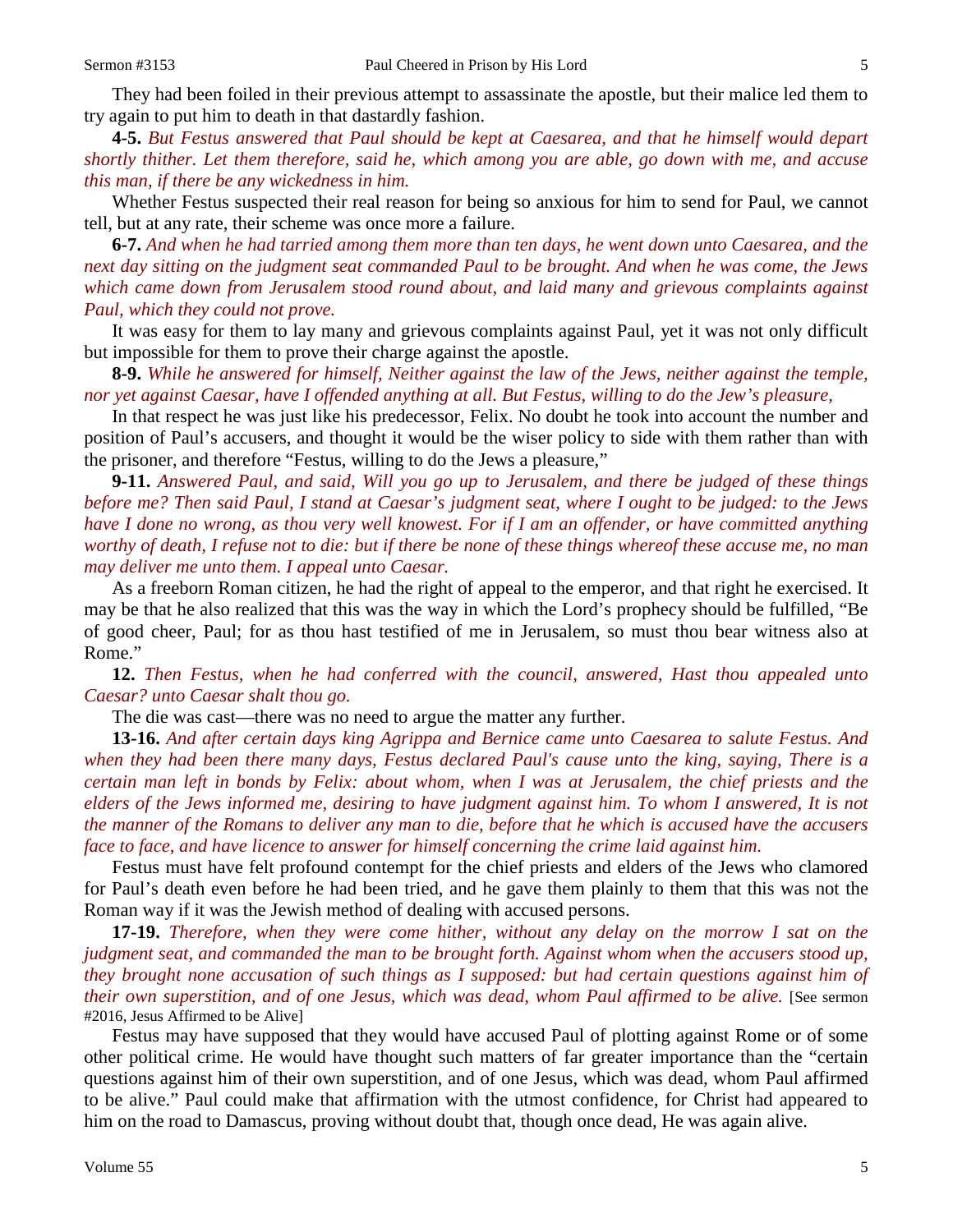**20-22.** *And because I doubted of such manner of questions, I asked him whether he would go to Jerusalem, and there be judged of these matters. But when Paul had appealed to be reserved unto the hearing of Augustus, I commanded him to be kept till I might send him to Caesar. Then Agrippa said unto Festus, I would also hear the man myself. To morrow, said he, thou shalt hear him.*

So Paul's witness-bearing was made to spread still further. It is scarcely possible to conceive of any other circumstances in which the Gospel could have been made known to such an audience as the apostle was, on the morrow, to have the opportunity of addressing.

**23.** *And on the morrow, when Agrippa was come, and Bernice, with great pomp, and was entered into the place of hearing, with the chief captains, and principal men of the city, at Festus' commandment Paul was brought forth*.

It was such a congregation as Paul was only too glad to address, and the Gospel could not have had a nobler or worthier advocate—yet we do not read of anyone who were present yielding up himself or herself to the Lord Jesus Christ.

**24.** *And Festus said, King Agrippa, and all men which are here present with us, ye see this man, about whom all the multitude of the Jews have dealt with me, both at Jerusalem, and also here, crying that he ought not to live any longer.*

Festus took care that the Jews would not be able to forget that they had demanded the death of a man who had not even been put upon his trial.

**25-27.** *But when I found that he had committed nothing worthy of death, and that he himself hath appealed to Augustus, I have determined to send him. Of whom I have nothing certain to write unto my lord. Wherefore I have brought him forth before you, and especially before thee, O King Agrippa, that, after examination had, I might have somewhat to write. For it seemeth to me unreasonable to send a prisoner, and not withal to signify the crimes laid against him.* 

The governor talked like a man of sense, and he even went so far as to say that the prisoner before him "had committed nothing worthy of death."

**Acts 26:1.** *Then Agrippa said unto Paul, Thou art permitted to speak for thyself. Then Paul stretched forth the hand, and answered for himself:*

I do not suppose Agrippa imagined that Paul would take all the liberty that he did, but inasmuch as the king had said to him, "Thou art permitted to speak for thyself," Paul, who even when he was permitted to speak for himself, did not forget that he was the servant of God, and used that liberty as the servant of God, and so he took the opportunity to seek to impress the truth upon the conscience and heart of the king. Thus Paul answered for himself:

**2-3.** *I think myself happy, king Agrippa, because I shall answer for myself this day before thee touching all the things whereof I am accused of the Jews:especially because I know thee to be expert in all customs and questions which are among the Jews: wherefore I beseech thee to hear me patiently.*

It is always well to try to be on good terms with the person whom you wish to impress with the truth of the Gospel. Paul therefore did not begin bluntly, as some foolish people would have done, but he addressed the king most courteously and respectfully. I think I see the little man, as he doubtless was, Paulus—the man with feeble eyes and with no great bodily presence to command attention—yet bravely stretching out his hand, and like a preacher, thus addressing Herod Agrippa:

**4-7.** *My manner of life from my youth, which was at the first among mine own nation at Jerusalem, know all the Jews; which knew me from the beginning, if they would testify, that after the most straitest sect of our religion I lived a Pharisee. And now I stand and am judged for the hope of the promise made of God unto our fathers: unto which promise our twelve tribes, instantly serving God day and night, hope to come. For which hope's sake, king Agrippa, I am accused of the Jews.*

The Jews still had hope concerning the promise of the Messiah and all the promises in God's covenant with them. And Paul says that for the sake of this hope he had been led to do that which had now brought him as a prisoner before the king.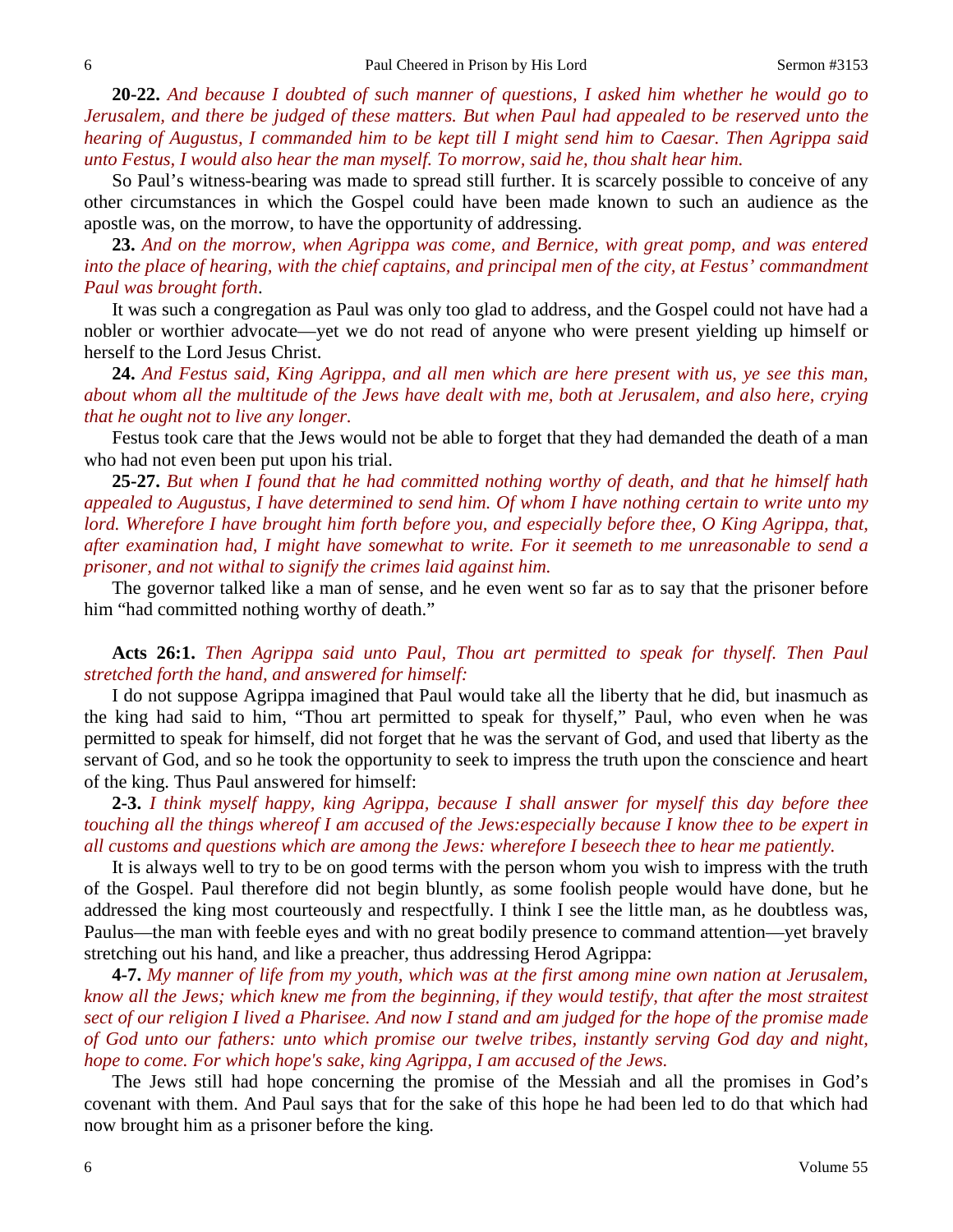Notice that the fiction concerning "the ten lost tribes" has no foundation in Scripture. There are no lost tribes, several of them are mentioned by name in the New Testament. The apostle James writes "to the twelve tribes which are scattered abroad," and here Paul speaks of them as "our twelve tribes." The Jews whom we have among us at this day belong to all of the twelve tribes, as they will tell you if you ask them.

There are no lost tribes yet to be discovered, neither are we, as a nation, those ten tribes that are supposed to have been lost. We are Gentiles and not Jews. The apostle speaks here concerning the hope of the whole nation of the Jews. We who have believed in Jesus are the inheritors of that grand hope, as we have understood it aright and have realized that it is fulfilled in the person of Jesus of Nazareth, the only-begotten Son of God.

**8.** *Why should it be thought a thing incredible with you, that God should raise the dead?* [See sermon #1067, The Resurrection Credible]

That great fact of the resurrection of Christ is the cornerstone of the temple of truth, the keystone of the arch of the Gospel. The apostles made this truth very prominent in their preaching and here Paul began his address with it. It was the great difficulty of the Christian religion at that period, so Paul went straight to it at once.

**9-10.** *I verily thought with myself, that I ought to do many things contrary to the name of Jesus of Nazareth. Which thing I also did in Jerusalem:*

For Paul was the kind of man who, if he thought he ought to do anything, he always did it. Even in his unregenerate state, his conscience, unenlightened as it was, swayed him. But now, with an enlightened conscience, he looked back upon that part of his life with deep regret, and he did not fail to acknowledge and mourn the wrong that he had ignorantly done to the Lord Jesus Christ and His faithful followers.

**10-11.** *And many of the saints did I shut up in prison, having received authority from the chief priests; and when they were put to death, I gave my voice against them. And I punished them oft in every synagogue, and compelled them to blaspheme; and being exceedingly mad against them, I persecuted them even unto strange cities.*

Paul was a whole-hearted man. Whatever he did, he did intensely, so that, when he did wrong, he did it with a kind of madness. Such a furious hatred of Jesus of Nazareth was upon him that all Judaea was not large enough for the indulgence of his persecuting malice against the saints, so he "persecuted them even unto strange cities."

**12-14.** *Whereupon as I went to Damascus with authority and commission from the chief priests, At midday, O king, I saw in the way a light from heaven, above the brightness of the sun, shining round about me and them which journeyed with me. And when we were all fallen to the earth, I heard a voice speaking unto me, and saying in the Hebrew tongue, Saul, Saul, why persecutest thou me?* [See sermon #202, The Conversion of Saul of Tarsus] *it is hard for thee to kick against the pricks.*

He was like a stubborn ox kicking against the goads—the harder he kicked, the more the sharp points of the goads pricked him.

**15-18.** *And I said, Who art thou, Lord? And he said, I am Jesus whom thou persecutest. But rise, and stand upon thy feet: for I have appeared unto thee for this purpose, to make thee a minister and a witness both of these things which thou hast seen, and of those things in the which I will appear unto thee; Delivering thee from the people, and from the Gentiles, unto whom now I send thee, To open their eyes, and to turn them from darkness to light, and from the power of Satan unto God, that they may receive forgiveness of sins, and inheritance among them which are sanctified by faith that is in me.* [See sermon #1774, God's Work Upon Minister and Convert]

Part of this address was spoken to Paul by Ananias when he came to open his eyes, hence some have thought that Paul here mixed up what was said to him by Christ and what was said by Ananias, yet all the while recognizing it as being virtually all one message from Christ—but I think not so. I believe that Paul would have us understand that the Lord Jesus Christ actually said to him, on the road to Damascus,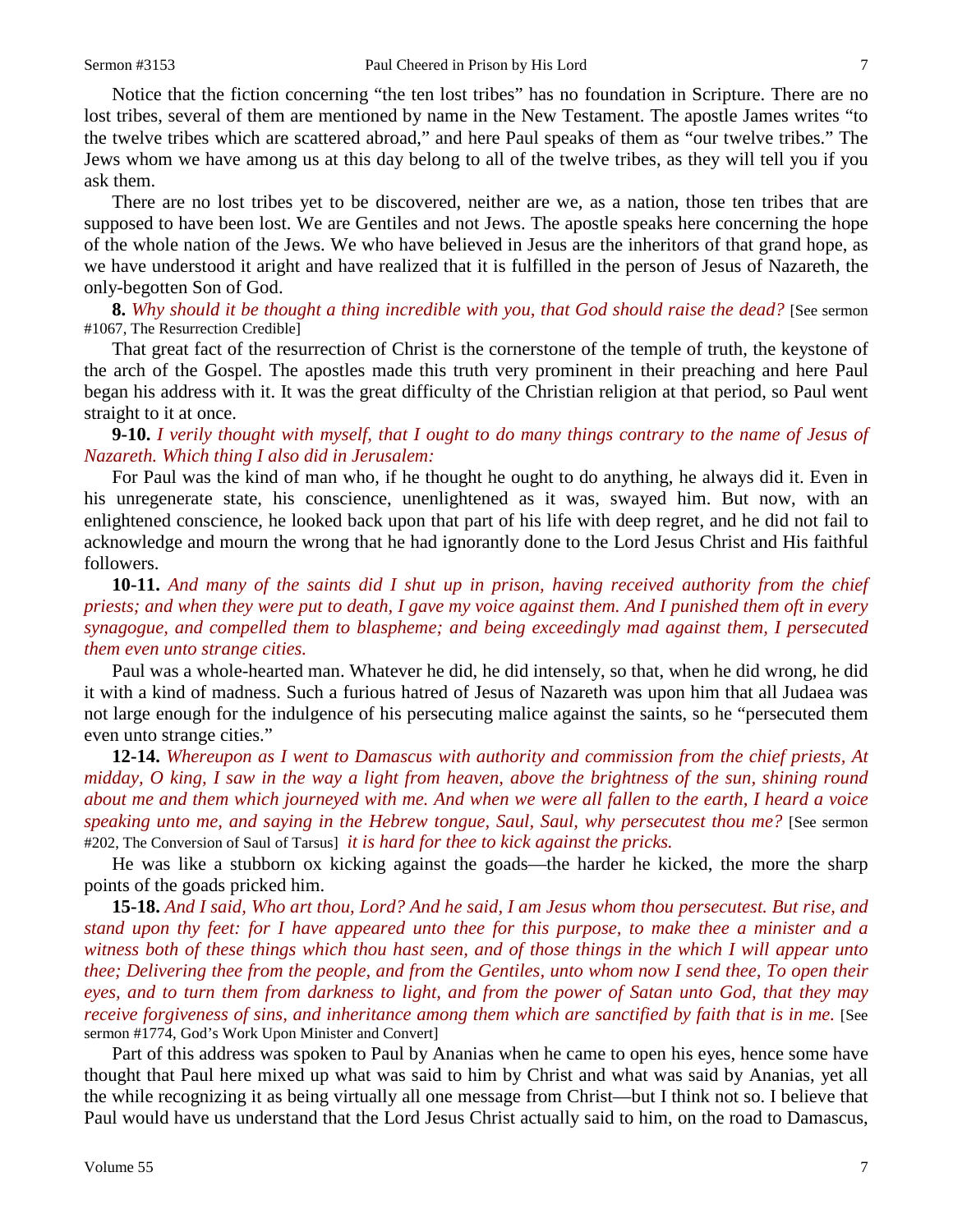all that we have recorded here—and that when Ananias came to him, he, without having heard what the Lord had said to Paul, said the same thing to him—and this would be a kind of sign and token to the apostle that what was said to him was really a message from God.

How often this happens under every true Gospel ministry! The very thing that you were talking about while on your way to the service will be spoken to you by God's servant in the house of prayer. That which you were reading before you came here may be the very subject selected for our present consideration, for God has a wondrous way of making one of His calls tally with another, so that the two meeting without any collusion on our part shall confirm and establish one another—and the more deeply impress the heart of the hearer.

**19-23.** *Whereupon, O king Agrippa, I was not disobedient unto the heavenly vision: but shewed first unto them of Damascus, and at Jerusalem, and throughout all the coasts of Judaea, and then to the Gentiles, that they should repent and turn to God, and do works meet for repentance. For these causes the Jews caught me in the temple, and went about to kill me. Having therefore obtained help of God, I continue unto this day, witnessing both to small and great, saying none other things than those which the prophets and Moses did say should come: that Christ should suffer, and that he should be the first that should rise from the dead, and should shew light unto the people, and to the Gentiles.*

Paul stuck to the Scriptures and to the Gospel revealed in them—and was not a teller-out of his own thoughts, and ideas, and notions, but he was a herald proclaiming what his King bade him say and telling out what the grace of his Master made him only too glad to say.

**24-25.** *And as he thus spake for himself, Festus said with a loud voice, Paul, thou art beside thyself; much learning doth make thee mad. But he said, I am not mad, most noble Festus; but speak forth the words of truth and soberness.*

He had been "mad" once, as he had just confessed, but he had recovered from that madness. Now how calmly he replies to the taunt of Festus—there is nothing of anger or resentment about his dignified answer, "I am not mad, most noble Festus; but speak forth the words of truth and soberness."

**26-27.** *For the king knoweth of these things, before whom also I speak freely: for I am persuaded that none of these things are hidden from him; for this thing was not done in a corner. King Agrippa,* 

Now the apostle comes to close grips with the king:

**27-28.** *Believest thou the prophets? I know that thou believest. Then Agrippa said unto Paul, Almost thou persuadest me to be a Christian*. [See sermon #871, To Those Who Are "Almost persuaded"]

A great deal of effort has been put forth to prove that Agrippa did not say anything of the kind, but that he was only laughing at Paul when he ironically said, "Are you going to make me a Christian so easily as this?" If so, the reply of Paul was singularly inappropriate, but taking Agrippa's words to be as they appear here, "Almost thou persuadest me to be a Christian," Paul's answer can be well understood.

**29.** *And Paul said, I would to God that not only thou, but also all that hear me this day, were both almost, and altogether such as I am, except these bonds*.

And in so speaking he adroitly hinted how unfairly he was chained before his judges, and yet how he wished ill to none, but only wished good to all.

**30-31.** *And when he had thus spoken, the king rose up, and the governor, and Bernice, and they that sat with them: and when they were gone aside, they talked between themselves, saying, This man doeth nothing worthy of death or of bonds*.

He had impressed Agrippa most favorably and it is quite clear that the king was not jesting with him—he was at least convinced that Paul had done "nothing worthy of death or of bonds."

**32.** *Then said Agrippa unto Festus, This man might have been set at liberty, if he had not appealed unto Caesar.*

But it was not God's purpose that Paul should be set at liberty—he must go to Rome, and must there, before the emperor himself, bear witness which he could not bear as a free man, but which the emperor must hear when Paul was brought before him as a prisoner who had appealed to him—and must therefore be heard in person.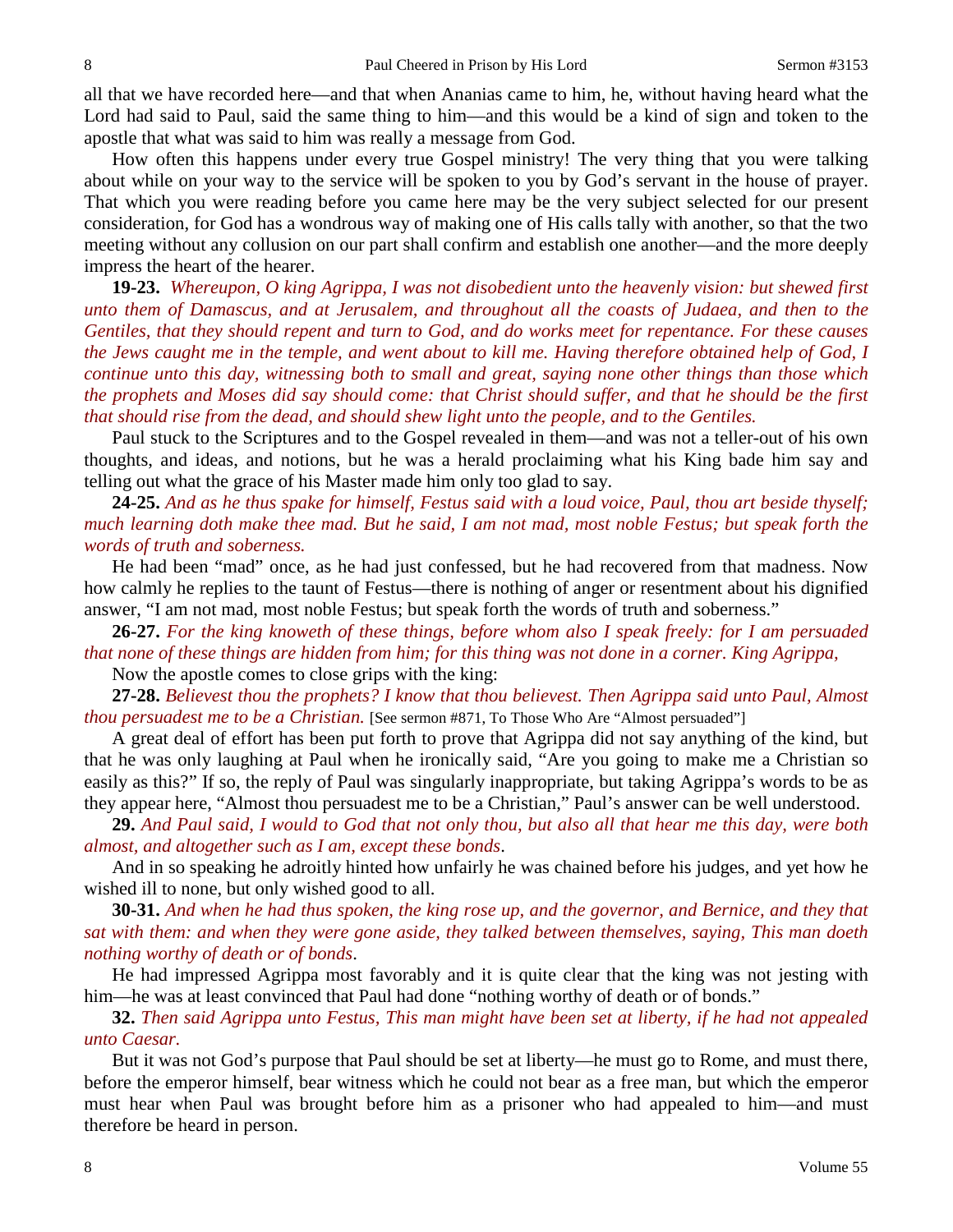**1 John 4:1.** *Beloved, believe not every spirit, but try the spirits whether they are of God: because many false prophets are gone out into the world.* 

This is an injunction of which there is great need in the present day, when so many accept anything that they hear from a "priest" or from a pastor without searching the Scriptures to see whether what they hear is in accordance with the inspired Word.

**2.** *Hereby know ye the Spirit of God: Every spirit that confesseth that Jesus Christ is come in the flesh is of God*.

Some say that Jesus Christ was not God, others say that He was not man, while some talk as if everything about Him was a mystery. But they who are truly sent by God declare plainly that Jesus Christ did literally come in the flesh—and such teachers are "of God."

**3.** *And every spirit that confesseth not that Jesus Christ is come in the flesh is not of God: and this is that spirit of antichrist, whereof ye have heard that it should come; and even now already is it in the world*.

That was the form that antichrist took in John's day. It is constantly taking different forms, but it is always anti-Christ—against Christ.

**4.** *Ye are of God, little children, and have overcome them:*

If you have a childlike spirit, if God has made you teachable as little children, and His Spirit dwells within you, you will not be overcome by these false prophets, but you will overcome them.

**4.** *Because greater is he that is in you, than he that is in the world.*

They may dupe the world, but they shall not dupe you. If it were possible, they would deceive the very elect, but that is not possible.

**5.** *They are of the world: therefore speak they of the world, and the world heareth them.*

They are the world's prophets—they preach the world's doctrines, they flatter the world, and the world likes that—so "the world heareth them."

**6.** *We are of God: he that knoweth God heareth us, he that is not of God heareth us not. Hereby know we the spirit of truth, and the spirit of error.*

They who accept the apostolic teaching prove that they are "of God." There are some nowadays who say, "We accept the teaching of the Gospels, but we will have nothing to do with the apostles and their epistles"—thus they clearly show that they are not of God, for John says, writing under the inspiration of the Holy Spirit, "He that knoweth God heareth us; he that is not of God heareth us not."

**7.** *Beloved, let us love one another: for love is of God; and every one that loveth is born of God, and knoweth God.* 

He who has the spirit of love within him "is born of God," "for love is of God." He who constantly seeks the good of others, he whose heart beats with love to those who are not within the narrow confines of his own ribs, he whose love goes forth to God and His people, and to the sons of men in general—this is the man who "is born of God, and knoweth God."

**8.** *He that loveth not knoweth not God; for God is love.* 

He may be very orthodox, but if he does not love, he does not know God. And if he does not know God, what does he know? There is such a thing as holding the truth in bitterness, but those who know God, and are truly his children, hold the truth in love.

**9.** *In this was manifested the love of God toward us, because that God sent his only begotten Son into the world that we might live through him*.

That was the highest possible proof of love that even God could give us.

**10-11.** *Herein is love, not that we loved God, but that he loved us, and sent his Son to be the propitiation for our sins. Beloved, if God so loved us, we ought also to love one another.* [See sermons #1707, Herein is Love"; #2447, Same Title and #2394, Love's Climax]

As God "*so* loved us" when there was nothing lovable about us, and so loved us as to give His onlybegotten Son to save us, "we ought also to love one another."